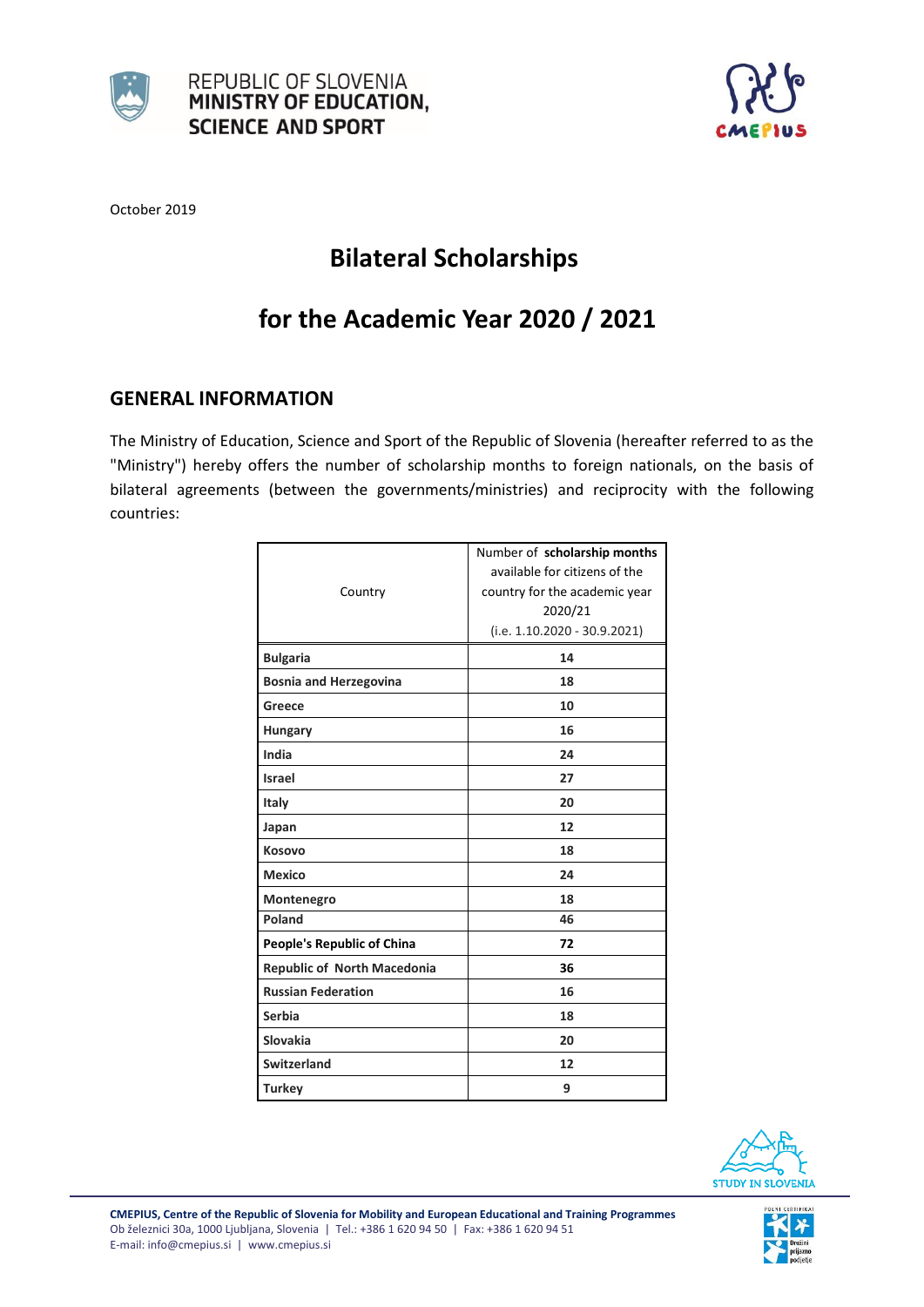## **Scholarships are awarded to applicants nominated by the relevant authorities of eligible countries.**

This scholarships scheme is designed for students at all levels who wish to pursue part of their study at one of the [Slovenian institutions](http://studyinslovenia.si/study/universities-and-institutions/) of higher education.

The study mobility may last from **3 to 10 months** depending upon the bilateral agreement and its specifications. Majority of the applications are approved for study mobility in a form of short time **study mobility** or **research visit** (i.e. they either attend non-degree courses of their choice, or pursue an independent research activity at the host institutions, depending on their qualifications and preferences). A part of postgraduate study is based on individual works under the supervision of Slovenian professor/mentor.

In compliance with the applicable legal regulations, decisions on admission to research or study mobility are taken by the higher education institutions. **Applicants are therefore obliged to contact the selected university directly and request a Letter of Acceptance from the relevant department.** When communicating with the chosen university, all students need to make the institution aware of the fact that they are applying for a scholarship award under the bilateral agreement.

**The age limit** of the applicants for study stays is 26 years (the applicant may not complete 26 years of age before the end of the scholarship period) and 30 years for research visit.

All applicants should indicate the preferred period of scholarship in their Application form. The Ministry reserves the right to change the requested term of scholarship and/or place any applicant to a course and/or higher education institution different from those indicated in his/her scholarship application form, if admission as requested by the applicant is not feasible.

The scholarship **cannot be awarded for a complete course of study leading to a degree**. Neither can the scholarship be granted for any Slovenian language course. Furthermore please note that **tuition fee cannot** be covered from this scholarship!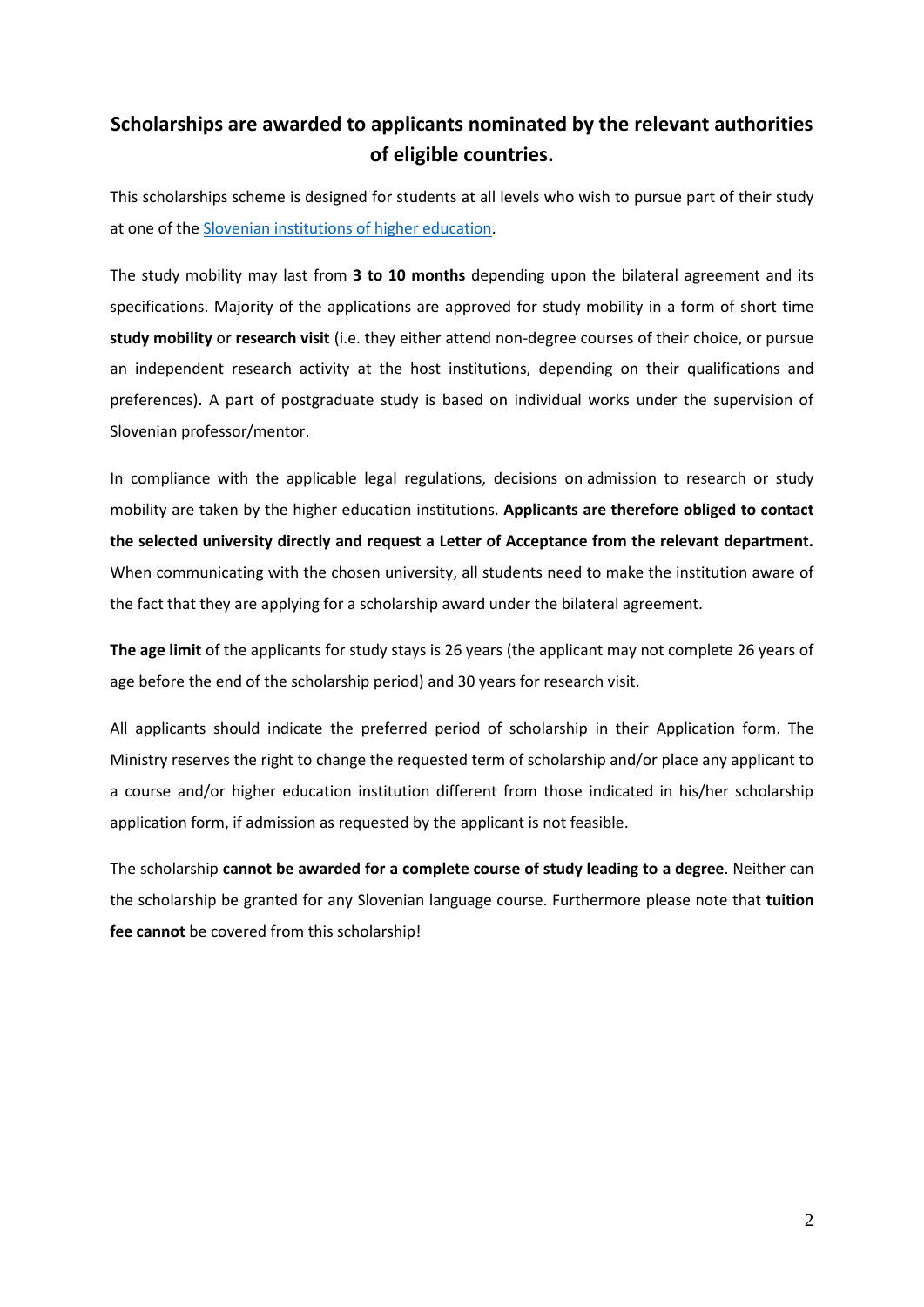### **APPLICATION PROCEDURE**

**The implementation of this scholarships programme in the Republic of Slovenia is assigned to the national agency: [CMEPIUS](http://www.cmepius.si/en/) – Centre of the Republic of Slovenia for Mobility and European Educational and Training Programmes.**

**The nominations (main and reserve list) and application documentation of applicants needs to be submitted to the CMEPIUS by the relevant authorities (usually ministries of education or government agencies) of eligible countries.** 

| <b>CMEPIUS</b>           |
|--------------------------|
| »Bilateral Scholarships« |
| Ob železnici 30a         |
| SI-1000 Ljubljana        |

#### **Applications sent by individual applicants directly to the CMEPIUS will not be processed.**

Relevant authorities send the nominations before the deadline set in the respective agreement, in most cases **by March, 31 2020.** The closing dates for applications fixed by the relevant authorities are usually earlier (several months). Prospective applicants are therefore advised to contact the respective authorities in time.

Each **application file must comprise a copy of a completely and legibly filled out [Application form](http://sova.cmepius.si/limesurvey/index.php?r=survey/index/sid/758897/lang/en) and Letter of Acceptance\*** with the following required **attachments (in duplicate):**

- copy of ID card or passport (page with the photography),
- one Letter of recommendation for study stays or two Letters of recommendation for research stay from applicant's home institution,
- copy of diploma and/or certified transcript of records,

All these documents must be written in or translated into Slovenian or English language. Incomplete application files or inadequately completed application forms will not be processed.

Should you need some further advice or information, please contact [scholarships@cmepius.si](mailto:scholarships@cmepius.si) or Slovenian Embassies in eligible countries.

<sup>\*</sup>The scholarship cannot be awarded unless the original »Letter of Acceptance« signed and sealed by the Slovenian higher education institution – applicant's future host institution is part of the application documentation.